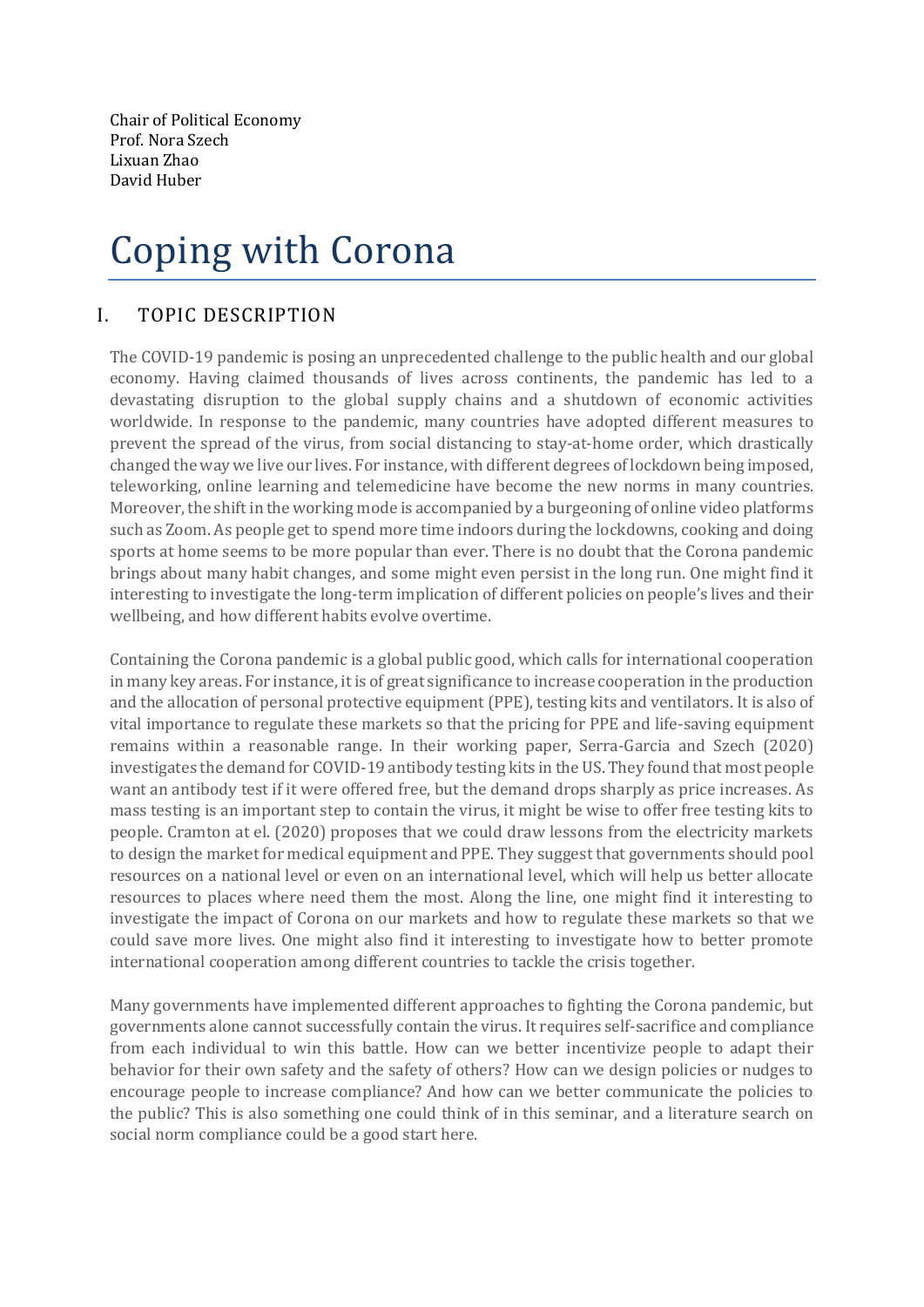## II. SCOPE OF THE SEMINAR

Please note that no topics will be handed out. Instead, participants will develop their own research question in the broad field of Coping with Corona. Using their own creative abilities, students design an economic experimental or field study that answers their research question. Students will work in groups of up to four, depending on the total number of participants. If the process of group formation is unsuccessful, participants will be assigned.

The seminar starts with an introductory meeting in the first week of the winter term. Ideas for experiments or field studies will be presented in a blocked event. Each presentation should last max. 20 minutes. Full attendance in all meetings is required for successful participation in the seminar. Group seminar papers of 8 – 10 pages, as well as two individual abstracts (one with 75 to 100 words and another with 150 to 200 words) are to be handed in at the end of the semester.

Application will be possible via the centralized platform until October 18th.

Please note that we will ask you for a brief description of the topic and research idea you are interested in, in order to ensure a well-balanced variety in the seminar. Prior attendance of the courses "Economics and Behavior" and/or "Auction and Mechanism Design" is recommended but not required. For further questions, please contact Lixuan Zhao [\(lixuan.zhao@kit.edu\).](mailto:lixuan.zhao@kit.edu))

## III. SOURCES OF INSPIRATION

- Cassar, Friedman (2004): Economics Lab. An Intensive Course in Experimental Economics. *Routledge*
- Croson (2002): Why and how to Experiment. *University of Illinois Review*
- Abrahamse, W., & Steg, L. (2013). Social influence approaches to encourage resource conservation: A meta-analysis. *Global environmental change*, *23*(6), 1773-1785.
- Alon, T. M., Doepke, M., Olmstead-Rumsey, J., & Tertilt, M. (2020). *The impact of COVID-19 on gender equality* (No. w26947). National Bureau of Economic Research.
- Angrisani, M., Cipriani, M., Guarino, A., Kendall, R., & Ortiz de Zarate, J. (2020). Risk Preferences at the Time of COVID-19: An Experiment with Professional Traders and Students*. FRB of New York Staff Report,* (927).
- Atkeson, A. (2020). *What will be the economic impact of covid-19 in the us? rough estimates of disease scenarios* (No. w26867). National Bureau of Economic Research.
- Bartling, B., Weber, R. A., & Yao, L. (2014). Do markets erode social responsibility?. *The Quarterly Journal of Economics*, *130*(1), 219-266.
- Chinazzi, M., Davis, J. T., Ajelli, M., Gioannini, C., Litvinova, M., Merler, S., ... & Viboud, C. (2020). The effect of travel restrictions on the spread of the 2019 novel coronavirus (COVID-19) outbreak. *Science*, 368(6489), 395-400.
- Cramton, P., Ockenfels, A., Roth, A. E., & Wilson, R. B. (2020). Borrow crisis tactics to get COVID-19 supplies to where they are needed.